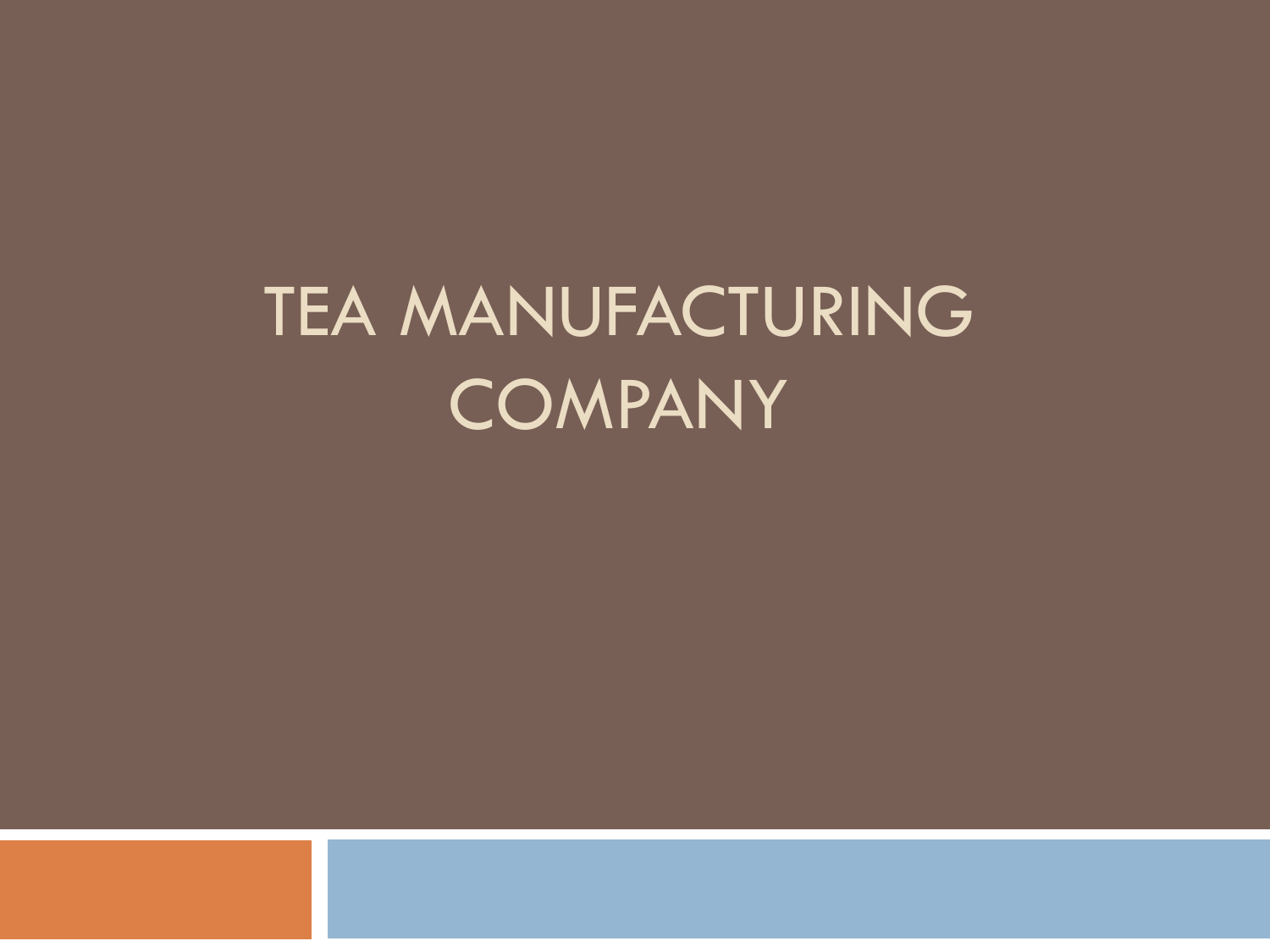### Problem

- $\Box$  There is a dilemma whether the company should reduce the product variants of the fruity tea or not (Pujawan & Er, 2009)
- □ Goteh generates the major fraction of revenues.
- □ But Fteh is of a high demand among young people.
- $\Box$  It has a high potential for growth in the future.
- □ Numerous production and distribution difficulties exist.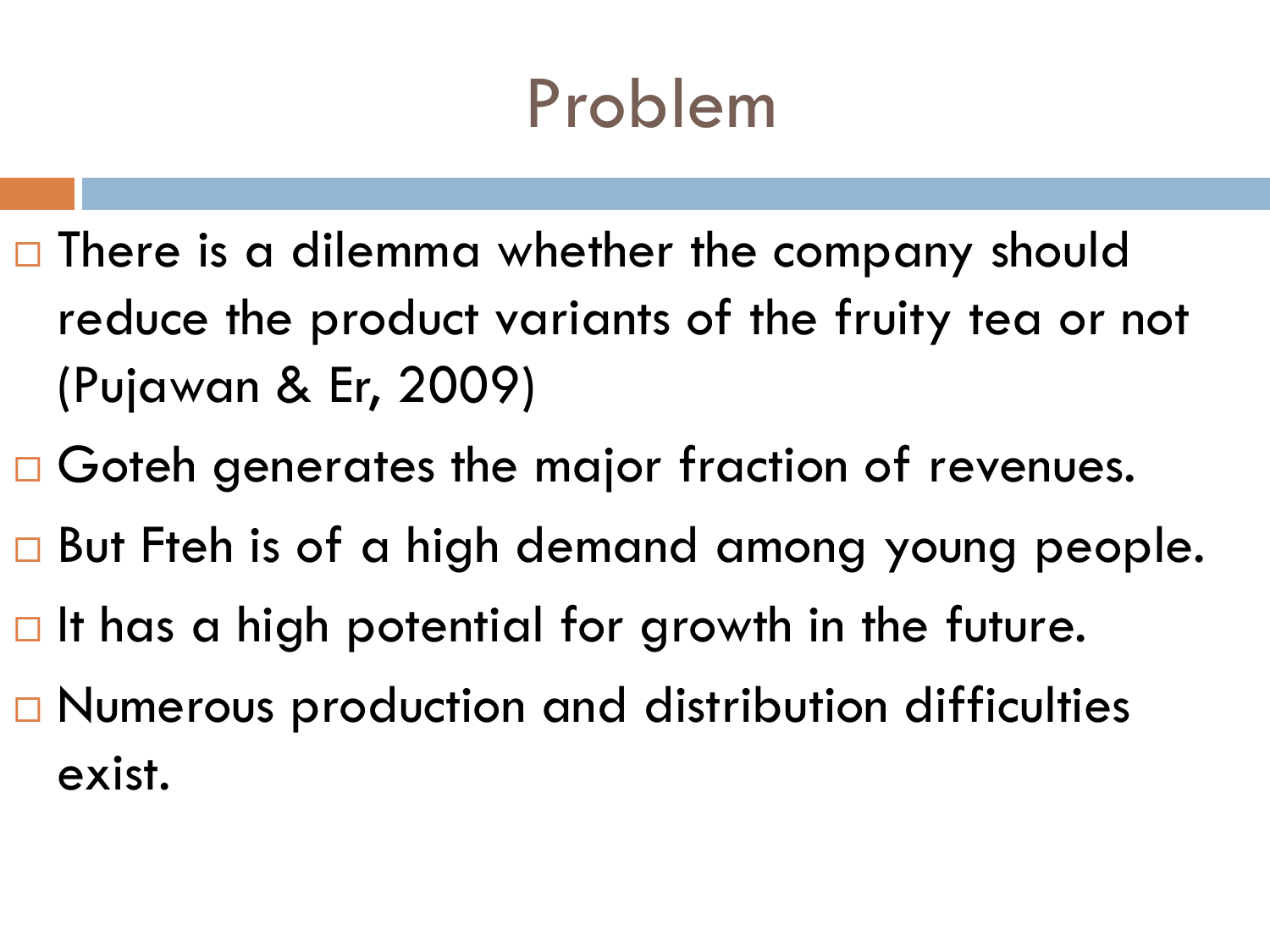### Alternative Solutions

- 1) Reduce the number of Fteh flavors to 1
- □ Low costs and low market potential
- 2) Maintain the current number of Fteh flavors
- □ High costs and higher market potential
- 3) Temporarily reduce the number of Fteh flavors to 3- 4
- **□ Balancing short- and long-term interests**
- □ Optimal solution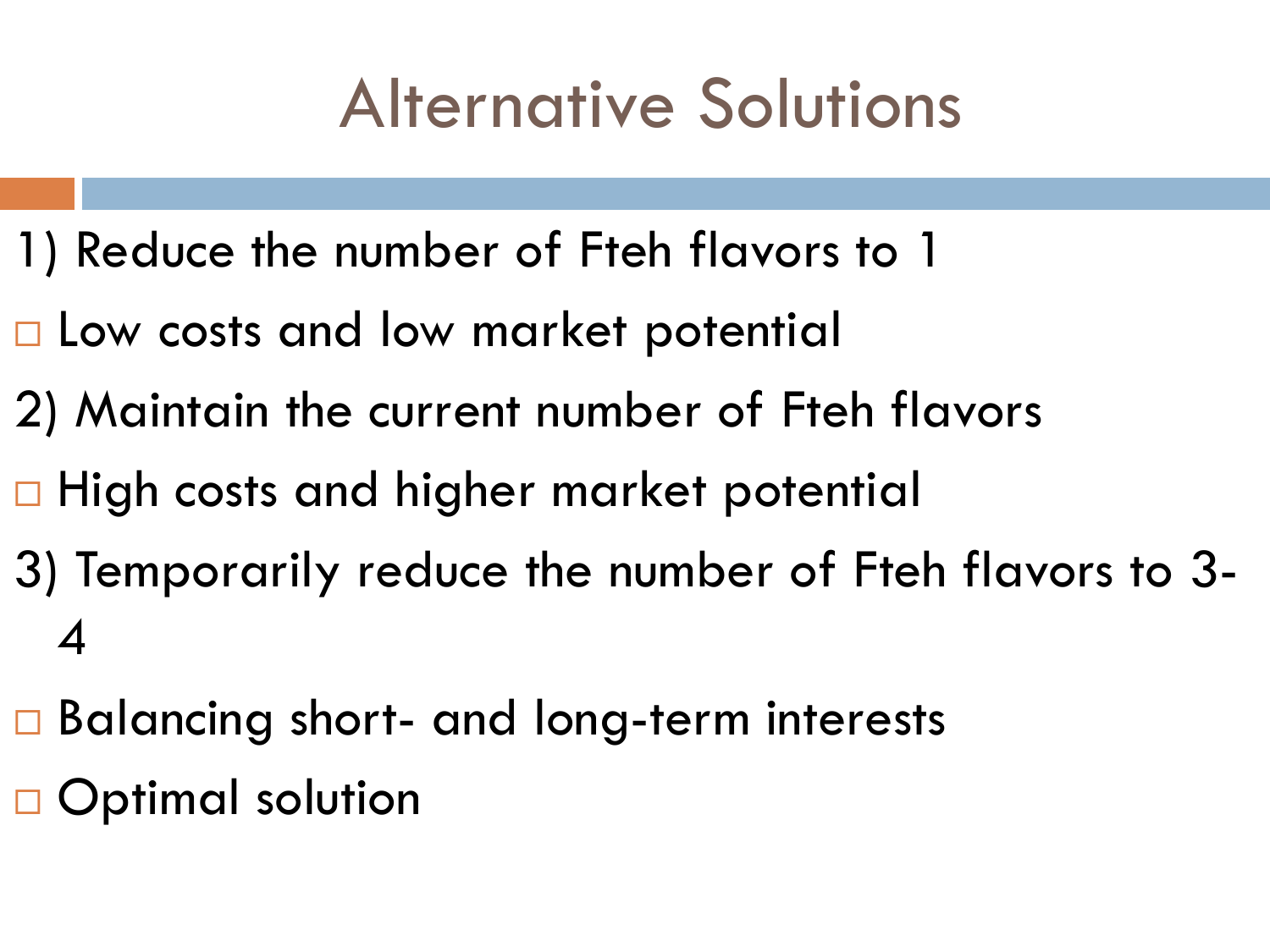## Supply Chain Configuration

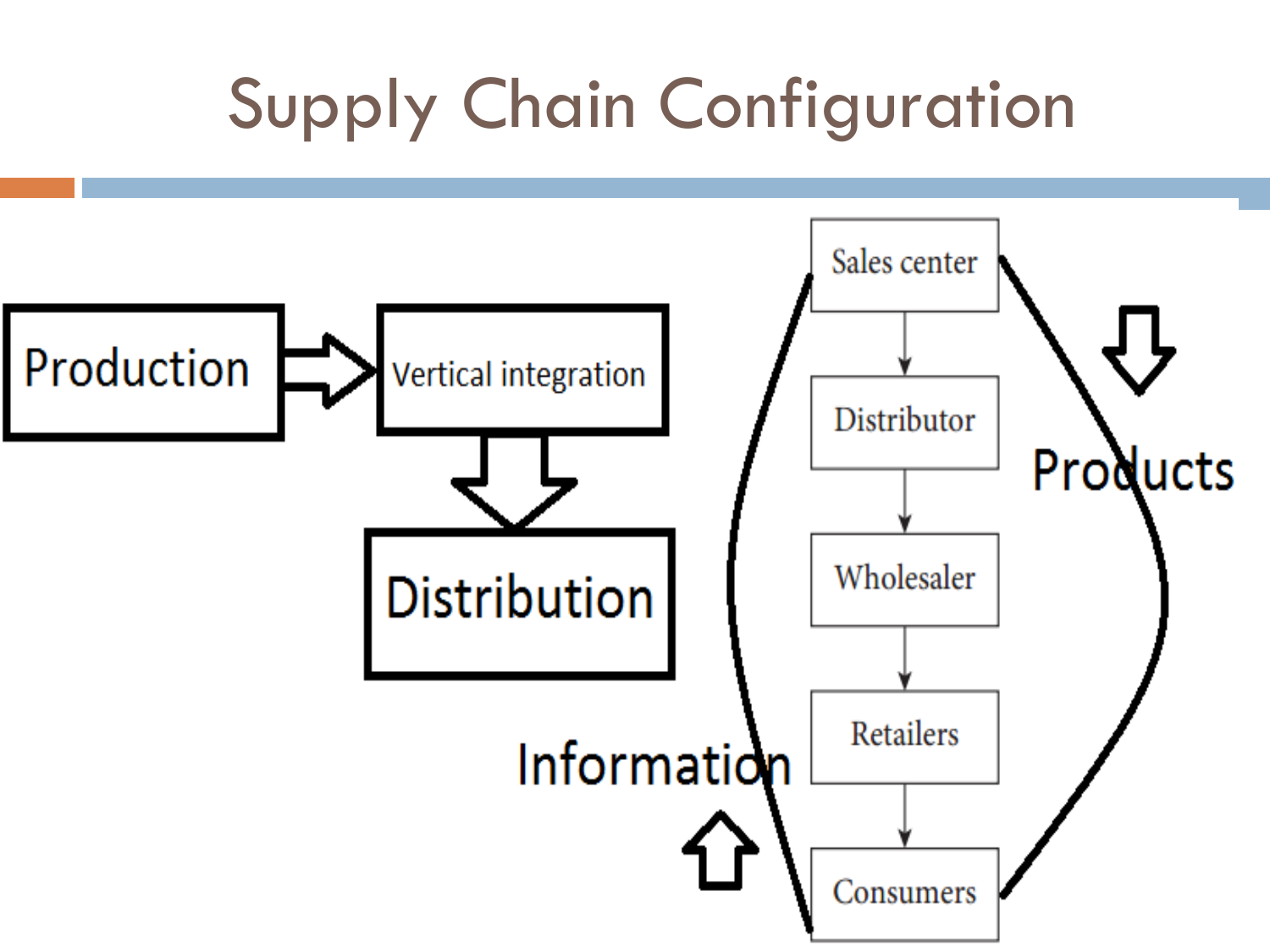### Goteh and Fteh: Comparison

- Goteh: traditional, all market segments, high revenues
- □ Fteh: modern, teenagers' price segment, low revenues, high market potential
- □ Goteh's supply chain: direct, 1 flavor, vertical integration
- □ Fteh's supply chain: complicated, numerous flavors, both vertical and horizontal integration (Pujawan & Er, 2009)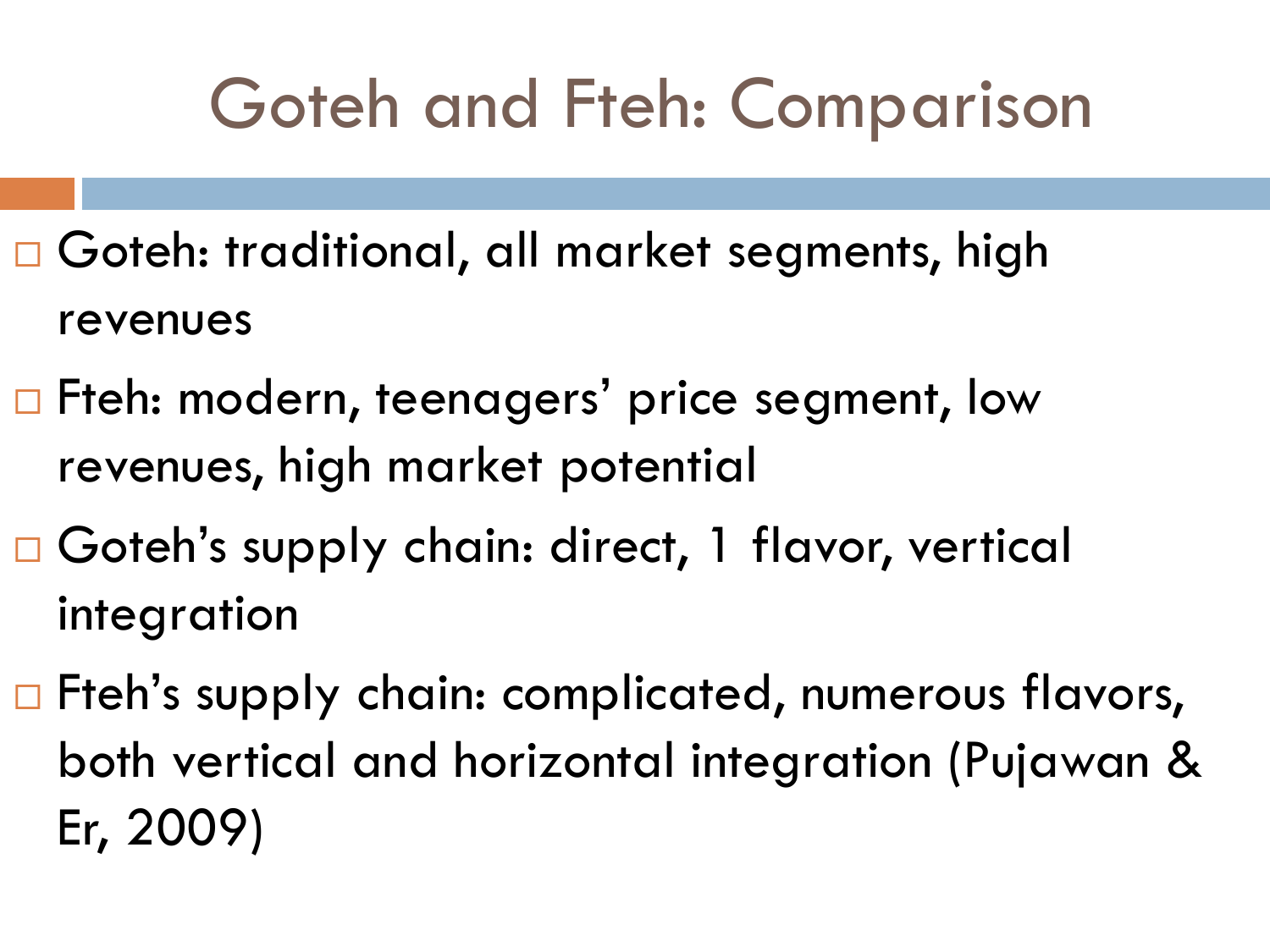#### Causes of Demand Increase

- 1) Expectations of price increases in two weeks
- 2) Expectations of the growing consumer demand before holidays
- $\Box$  I would propose adopting the 3<sup>rd</sup> alternative (Slide 3)
- □ Balancing supply chains of Goteh and Fteh
- □ Predicting consumer demand (Seuring, 2013)
- □ Maximizing revenues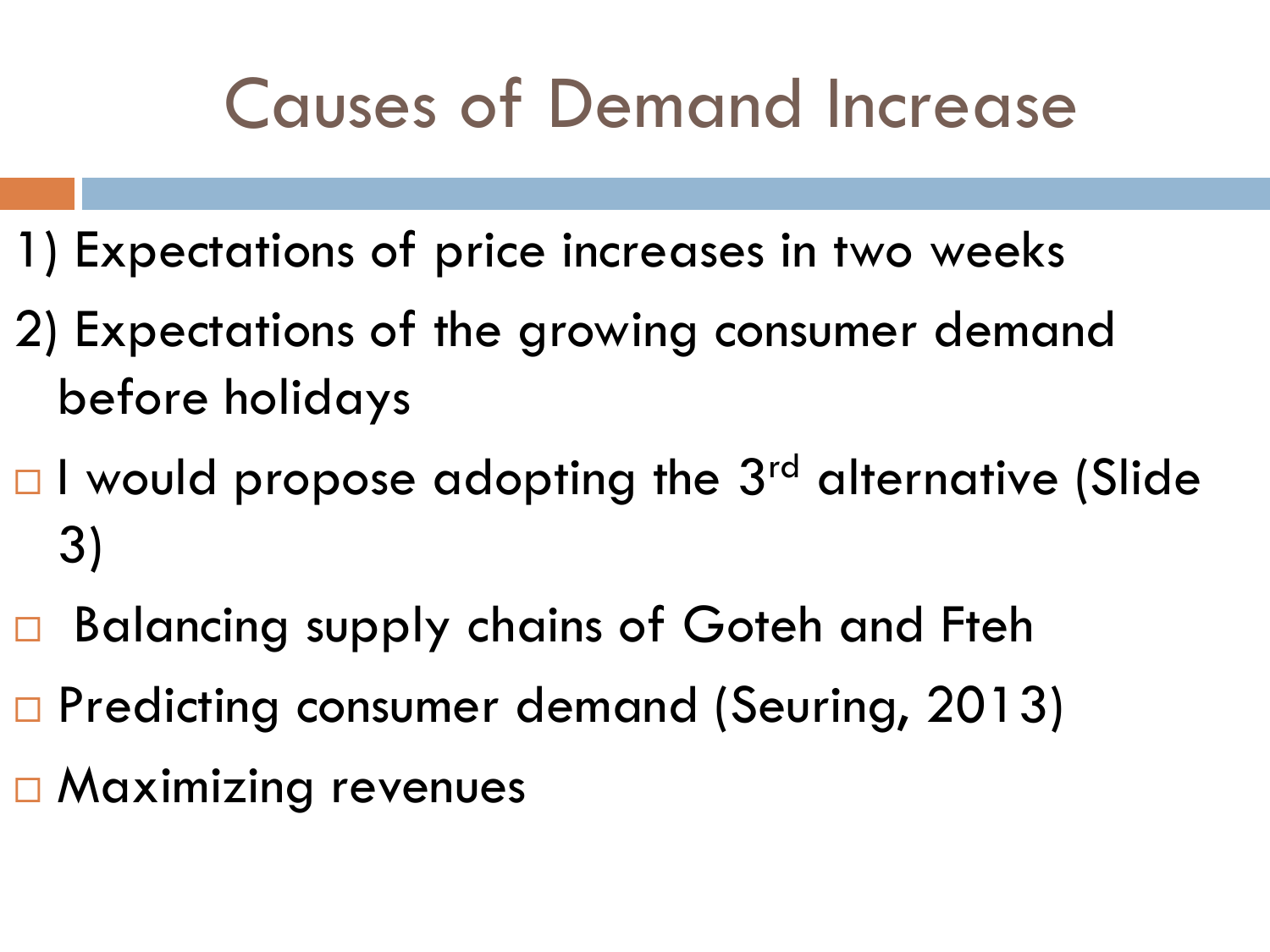### Information Distortion

- 1) Demand is cyclical due to the company's policy of informing about price increases in advance.
- 2) Inability of correct forecast of the demand structure for Fteh (Pujawan & Er, 2009)
- □ Additional marketing research is needed and temporarily decrease of Fteh's flavors
- □ Vertical integration: lower costs but a complicated supply chain (Li, Wang, Chan, & Manzini, 2014)
- $\Box$  Outsourcing: higher costs but a direct supply chain